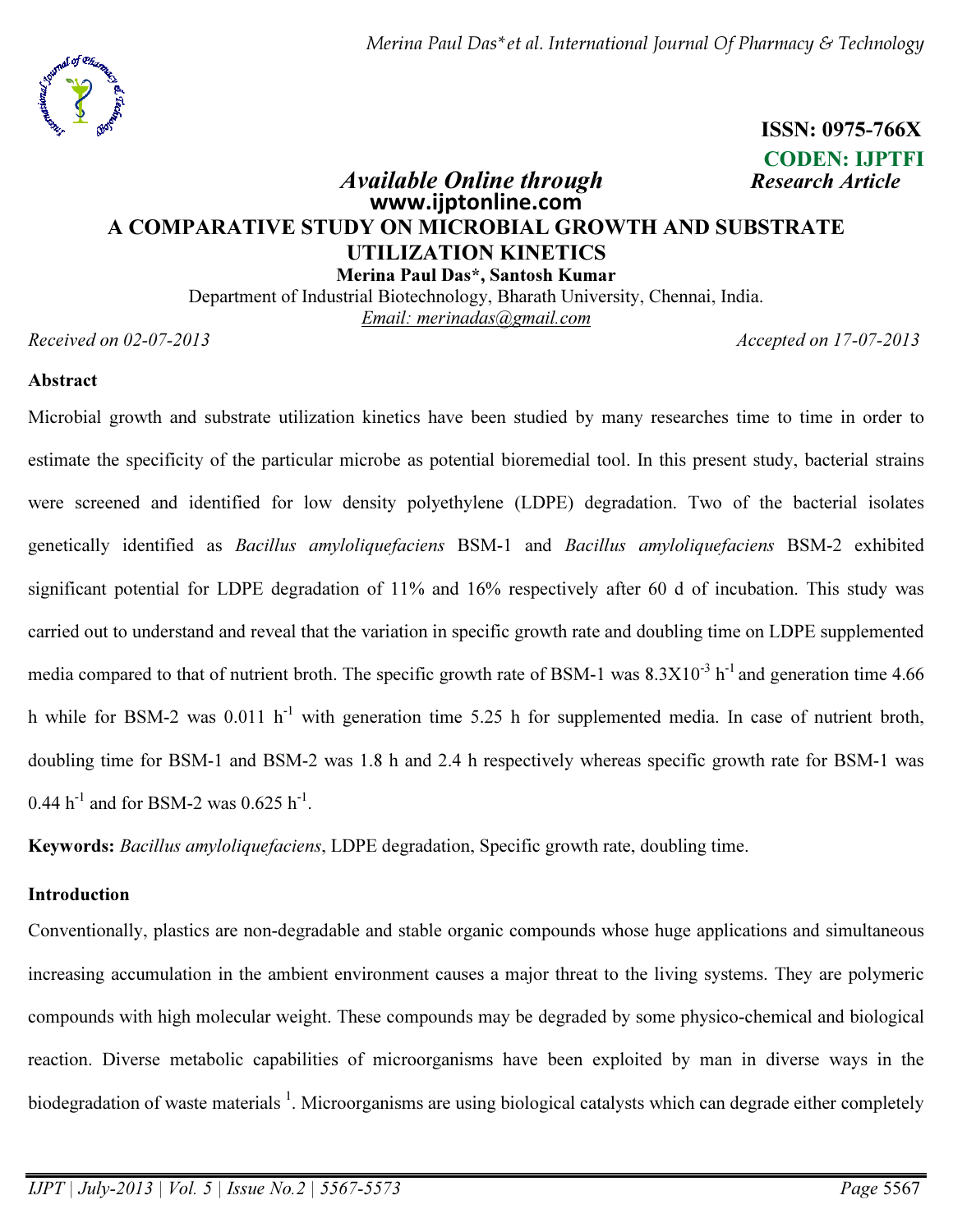Merina Paul Das\*et al. International Journal Of Pharmacy & Technology or incompletely these higher molecular compounds to lower one. The potentiality of microbes as agents degradation of several compounds thus indicates biological treatment as the major promising alternative to attenuate environmental impact caused by pollutants<sup>2</sup>. The microbes are using these degraded compounds as nutrient source that means carbon and energy source. But the organisms utilizing normal carbon sources are exhibiting different microbial growth curve pattern compare to those utilizing these degraded monomers. Microbial degradation of a solid polymer like polyethylene requires the formation of a biofilm on the polymer surface, to enable the microbes to efficiently utilize the non-soluble substrate by enzymatic activities  $3$ .

Growth curves reflect the lifetime interrelationships between an individual's inherent impulse to grow and mature in all body parts and the environment in which these impulses are expressed <sup>4</sup>. In the growth of a bacterial culture, a succession of phases, characterized by variations of the growth rate, may be conveniently distinguished. This is a classical conception, but the different phases have not always been defined in the same way. The following phases are: lag phase: growth rate null; acceleration phase: growth rate increases; exponential phase: growth rate constant; retardation phase: growth rate decreases; stationary phase: growth rate null; phase of decline: growth rate negative. But the modern concept was clearly pointed out that the size of the population after duration of time depends on three factors i.e. Lag growth, Growth rate, ultimately on nutrient. It was also stated that during the growth, cells may vary in size even in same generation  $5, 6$ .

Microbial growth on environmental pollutants using as substrate for growth and proliferation is not new to scientific world and is naturally established which ultimately leads to removal of contaminant form environment. In the recent years there has been a prime interest to bio remediate the contaminants in vitro with an option of microbes  $^7$ . Determination of specific growth rate and saturation constant helps to find out affinity of a particular microbial strain towards a specific compound supplemented as substrate and to be used as nutrient source for microbial growth and proliferation.

This paper is an attempt to report the efficacy of the test organism ability to use low density polyethylene (LDPE) as carbon source for its growth and side by side comparison to that of nutrient broth from kinetics point of view.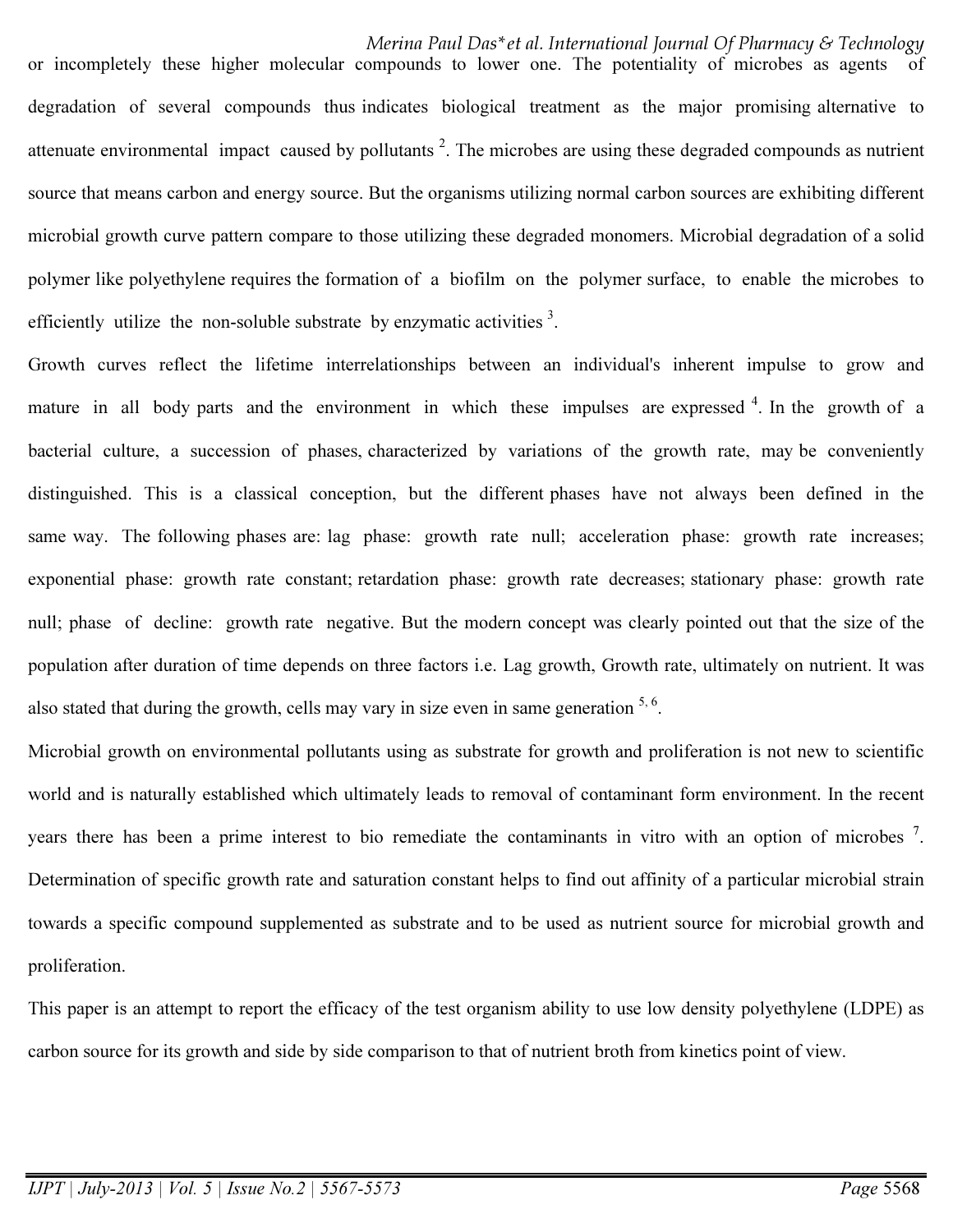### Materials and Methods

## Preparation of LDPE powder

LDPE films were cut into small pieces, immersed into xylene and boiled for 15 min. It was then crushed with blender at 3000 rpm while it was warm. The obtained powder of LDPE was later washed with ethanol to remove residual xylene, air dried to evaporate ethanol and dried in hot air oven at  $60\degree C$  for overnight to get dry powder, stored at room temperature for further use <sup>8</sup>.

## Isolation and screening of LDPE degrading bacteria

The LDPE plastic soil samples were collected from the municipal solid waste landfill area, Pallikaranai, Chennai, India. To isolate the LDPE degrading bacteria, the plating was done through spread plate technique using 10<sup>-6</sup> dilution on synthetic medium agar plates containing 0.3% LDPE powder. The composition of medium was as follows: (g/l:  $K_2HPO_4$  1,  $KH_2PO_4$  0.2,  $(NH_4)_2SO_4$  1,  $MgSO_4$ .7H<sub>2</sub>O 0.5, NaCl 1, FeSO<sub>4</sub>.7H<sub>2</sub>O 0.01, CaCl<sub>2</sub>.2H<sub>2</sub>O 0.002, MnSO<sub>4</sub>.H<sub>2</sub>O 0.001,  $CuSO<sub>4</sub>5H<sub>2</sub>O$  0.001,  $ZnSO<sub>4</sub>7H<sub>2</sub>O$  0.001 Agar 15) with pH 7.0. The plates were incubated for 24 h at 37°C. The colonies grown on these plates were purified and maintained on nutrient agar slant at 4°C.

## Identification of test organisms

Primarily isolated organisms were subjected to biochemical tests and identified through morphological characters and further genetically identified through 16S rRNA sequencing using forward primer (5'-GAGTTTGATCCTGGCTCA-3') and reverse primer (5'-ACGGCTACCTTGTTACGACTT-3')<sup>9</sup>. The nucleotide sequence of the 16S rRNA gene was compared with published 16S rRNA sequences using BLAST search at data base of National Center for Biotechnology Information (NCBI).

## Determination of growth kinetics of bacterial isolates

Growth pattern of isolated strains were seen in synthetic media and nutrient broth (NB) separately. In these experiments, 100 ml of synthetic media was autoclaved, 0.3% LDPE powder was added in synthetic media and 5 ml of 24 h old microbial culture in nutrient broth was added as inoculum. These flasks were kept in rotary shaker at 130 rpm; 37° C. Growth of each bacterial isolate at different time intervals was tested by taking growth O.D (UV-VISIBLE spectrophotometer-8500 II) at 600 nm and graph was plotted using  $\ln (OD/OD_0)$  vs time. From the graph, the value of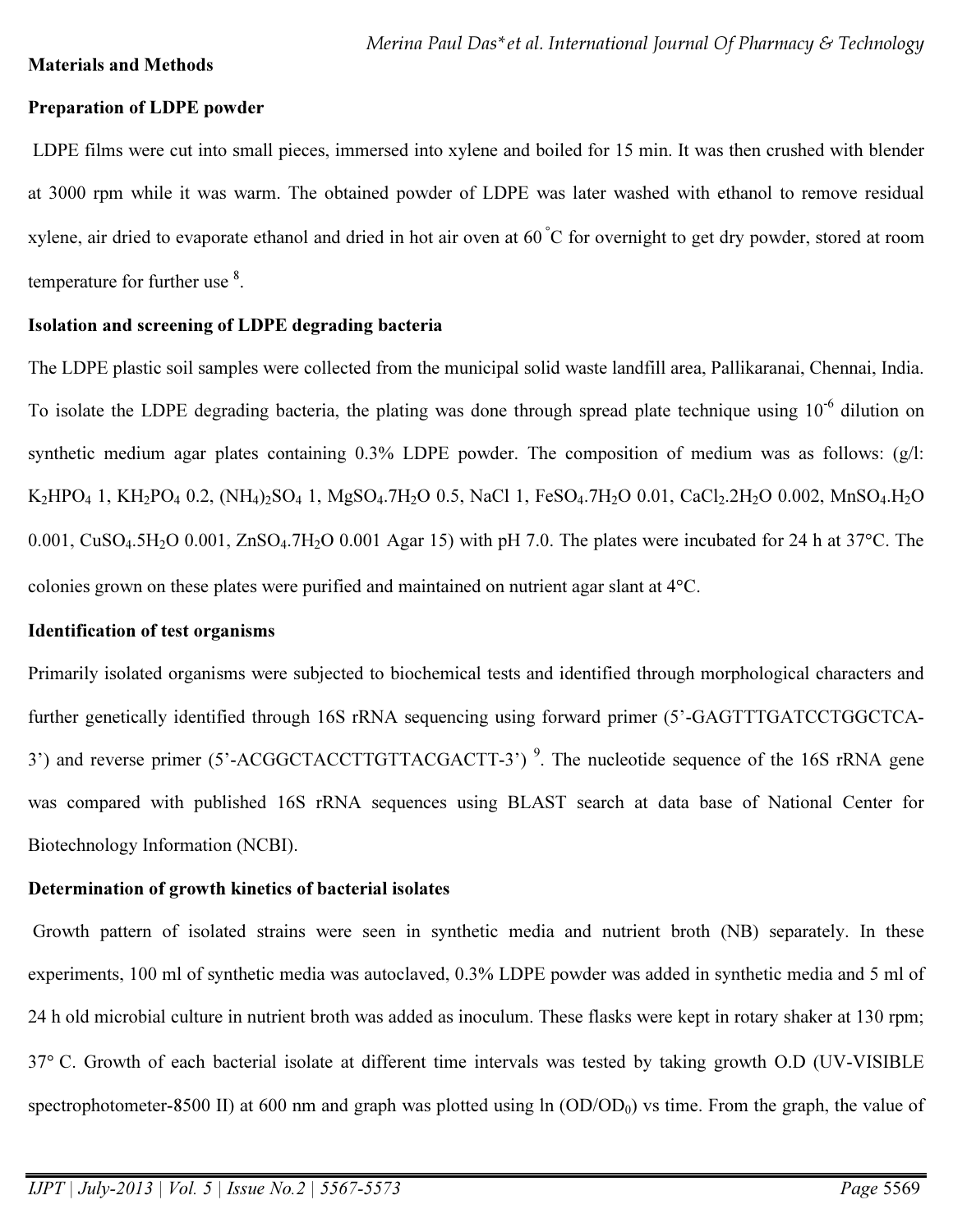Merina Paul Das\*et al. International Journal Of Pharmacy & Technology Specific growth rate ( $\mu$ ) and doubling time ( $t_d$ ) were calculated. Similarly procedure followed for the cultures inoculated in nutrient broth medium and values were calculated.

Monod equation for growth curve  $\upmu$  max  $\times$ S Ks+S …...................................1  $\mu$  was calculated from the relation 2.303 (logOD2-logOD1)  $t2-t1$  ….................1(a) where  $t_2-t_1$  represents doubling time.

#### $t_d$  may be calculated from the relation µ ..................................1(b)

## Results and Discussion

In order to determine the potential of bacterial isolates for plastic degradation to use LDPE as sole carbon and energy source, the growth kinetics of those strains in LDPE were studied and compared with that of usual nutrient broth.

### Genetic identification of LDPE degrading bacteria

Two bacterial strains were found effective for LDPE degradation. The isolates were identified as *Bacillus amyloliquefaciens* BSM-1 and *Bacillus amyloliquefaciens* BSM-2. The sequences were submitted in NCBI GenBank and assigned accession numbers were obtained, KC924446 for BSM-1 and KC924447 for BSM-2.

## Growth kinetics for bacterial isolates in nutrient broth

In case of nutrient broth, it is normal media which is suitable for optimal growth of the most of bacterial isolates and contains simple sugars as carbon source due to which the bacteria are able to use it easily and grow fast, the isolated strains were inoculated in the broth and its growth was observed to get its generation time (Fig. 1  $\&$  2). Based on the growth curve obtained from the plotted graph, doubling time was calculated and found to be 1.8 hours for BSM-1 with  $\mu$  value of 0.44 h<sup>-1</sup> while BSM-2 was found to have doubling time of 2.4 hours with  $\mu$  value of 0.625 h<sup>-1</sup>.



Figure 1: Growth curve for BSM-1 isolate on nutrient broth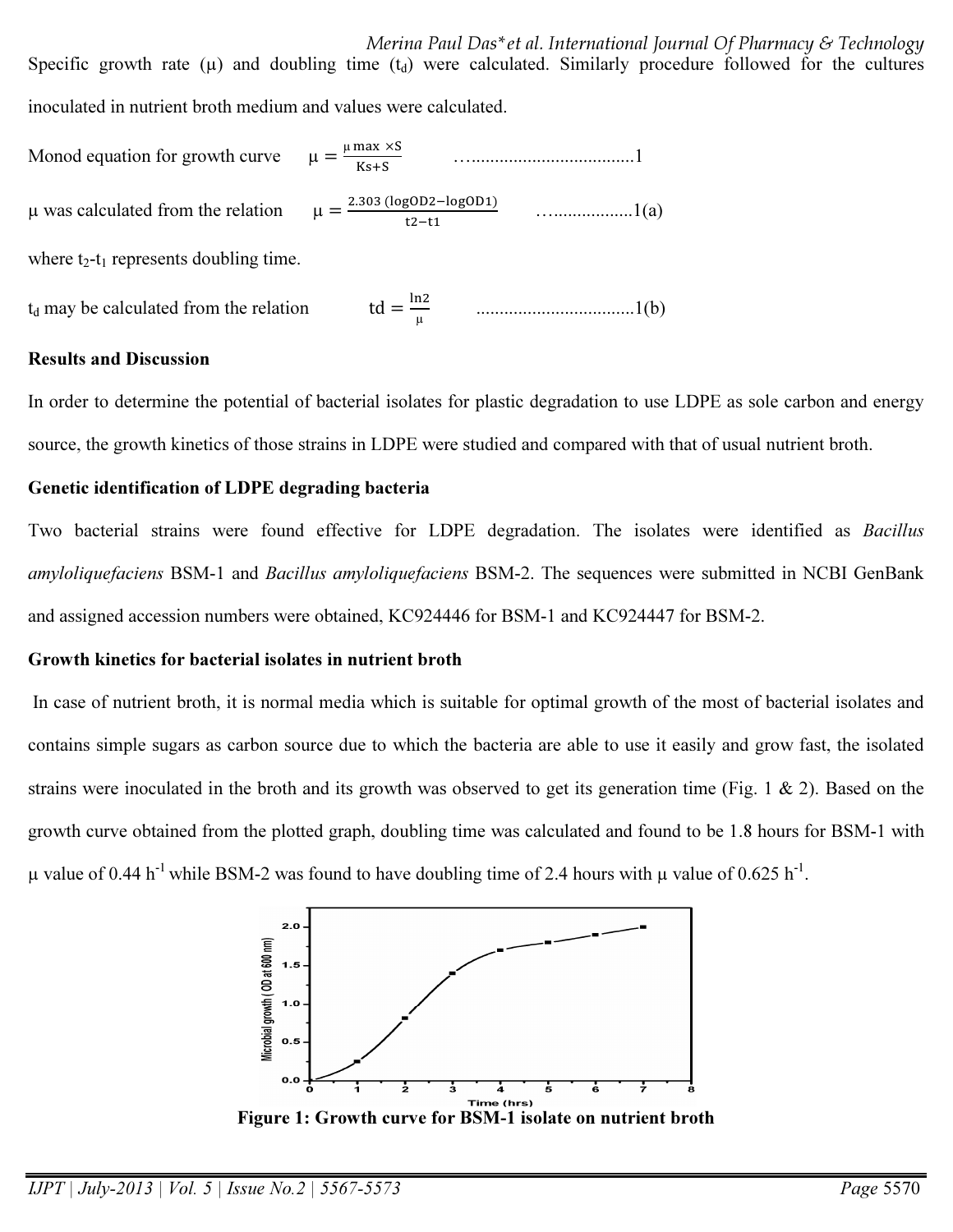

Figure 2: Growth curve for BSM-2 isolate on nutrient broth

# Growth kinetics for bacterial isolates in synthetic media

When the medium contains more complex components then microbes find it difficult to utilize the supplemented medium and need time to get adapted with modified nutrient which changes its normal doubling time (Fig. 3 & 4). Thus was calculated on the basis of graph plotted from the data obtained after inoculation of bacterial isolates on LDPE powder as only carbon and energy source and generation time was found to be 4.66 hours for BSM-1 with  $\mu$  value of  $8.3X10^{-3}$  h<sup>-1</sup> while BSM-2 was found to have doubling time of 5.25 hours with  $\mu$  value of 0.011 h<sup>-1</sup>.



Figure 3: Growth curve for BSM-1 isolate on synthetic media supplemented with LDPE



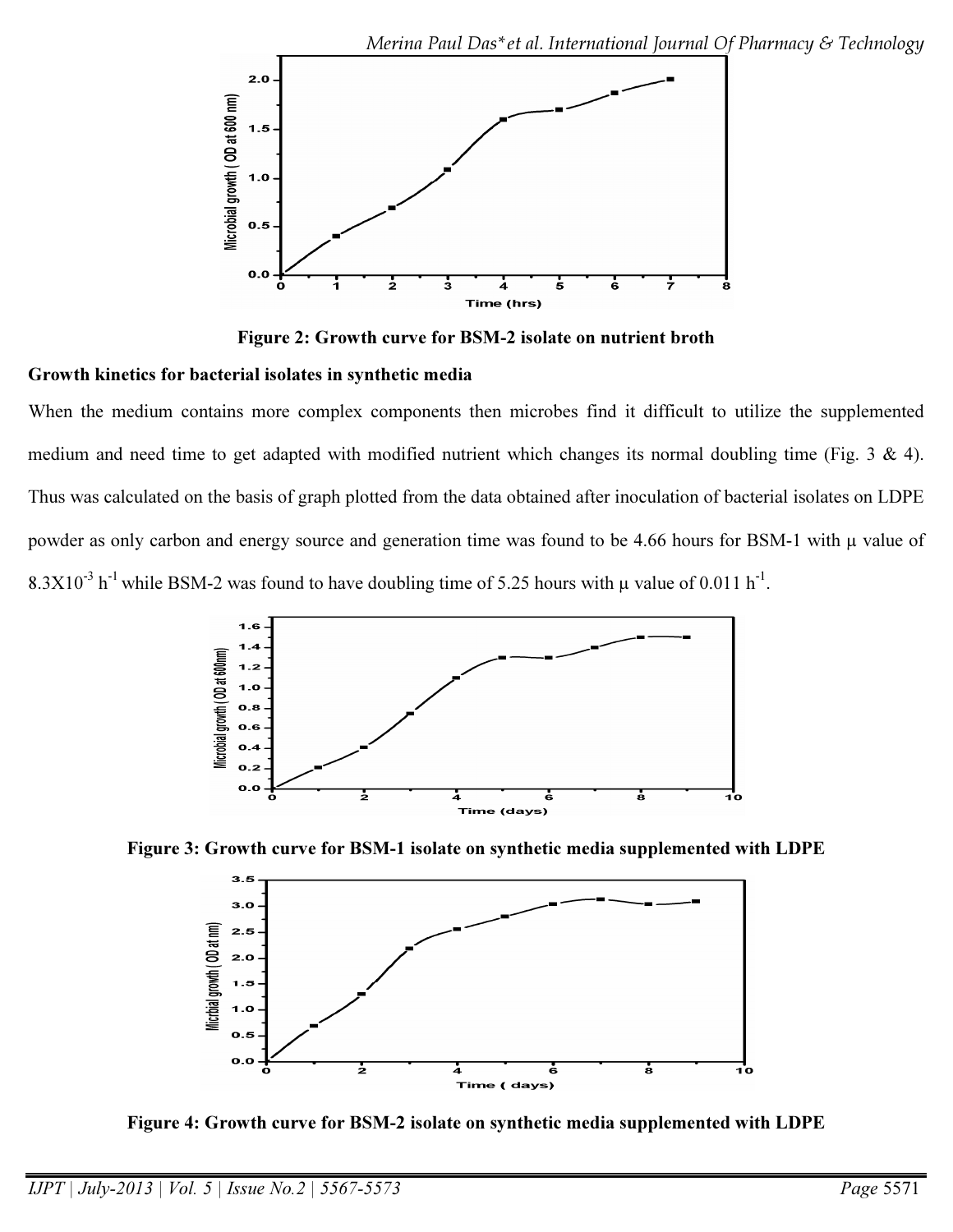Merina Paul Das\*et al. International Journal Of Pharmacy & Technology Generally the best possible explanation for this phenomenon originates from the operon system. The microbes are known for their nature of plasticity i.e. ability to produce suitable enzyme and survive in harsh environment through adaption. The growth pattern of both bacteria implies that there was a probability for genetically modification of *Bacillus amyloliquefaciens* BSM-1 to *Bacillus amyloliquefaciens* BSM-2 and furthermore, both the bacteria were isolated from the same source. In case of such condition where the complex media is available then the population tends to utilize it through bringing some environmental adaptive changes in enzyme system and produce the enzyme which may utilize the available substrate and validate the theory of survival of fittest. This also explains why the two closely related strains from same genus and species having some mutational changes in base pairs shows huge variation in the substrate utilization capacity. Therefore, BSM-1 (unmodified) was grown in nutrient broth more faster rate than the LDPE supplemented media whereas in case of BSM-2 (may be modified due to survival in complex media i.e, plastic enrich soil) also showed the same growth curve but in different pattern. Microorganisms can utilize the normal growth media than the organic complex media and thus BSM-2 had higher specific growth rate than BSM-1 in LDPE supplemented media, because of that BSM-2 had higher polyethylene degradation capability (16%) as compared to BSM-1 (11%).

Conclusion: From this study, it is clear that the specific growth rate for BSM-1 and BSM-2 in nutrient broth was quite high than that of synthetic media supplemented with LDPE, but the doubling time was less in NB than synthetic media which proves that microbes can grow easily in simple medium than the complex one. The growth curve was steeper in case of BSM-2 than BSM-1 in synthetic media compared to the nutrient broth.

### References

- 1. G.C. Okpokwasili, C.O. Nweke, 2005, Vol 5, pp305-317.
- 2. C.O. Nweke, G.C.Okpokwasili, 2003, Vol 2, pp293-295.
- 3. J.C. Gilman, Amanual of soil fungi, Second Ed. Lowa, The lowa state college press, 1957, pp 450.
- 4. Jr H.A. Fitzhugh, 1976, Vol 42, pp1036-1051.
- 5. J. Monod, 1949, Vol 3, pp371-394.
- 6. J. Monod, Recherches sur la croissance des cultures bactériennes, Hermann et Cie, Paris, France, 1942.
- 7. C.I. Nnamchi, J.A.N. Obeta, L.I. Ezeogu, 2006, Vol 3, pp181-190.